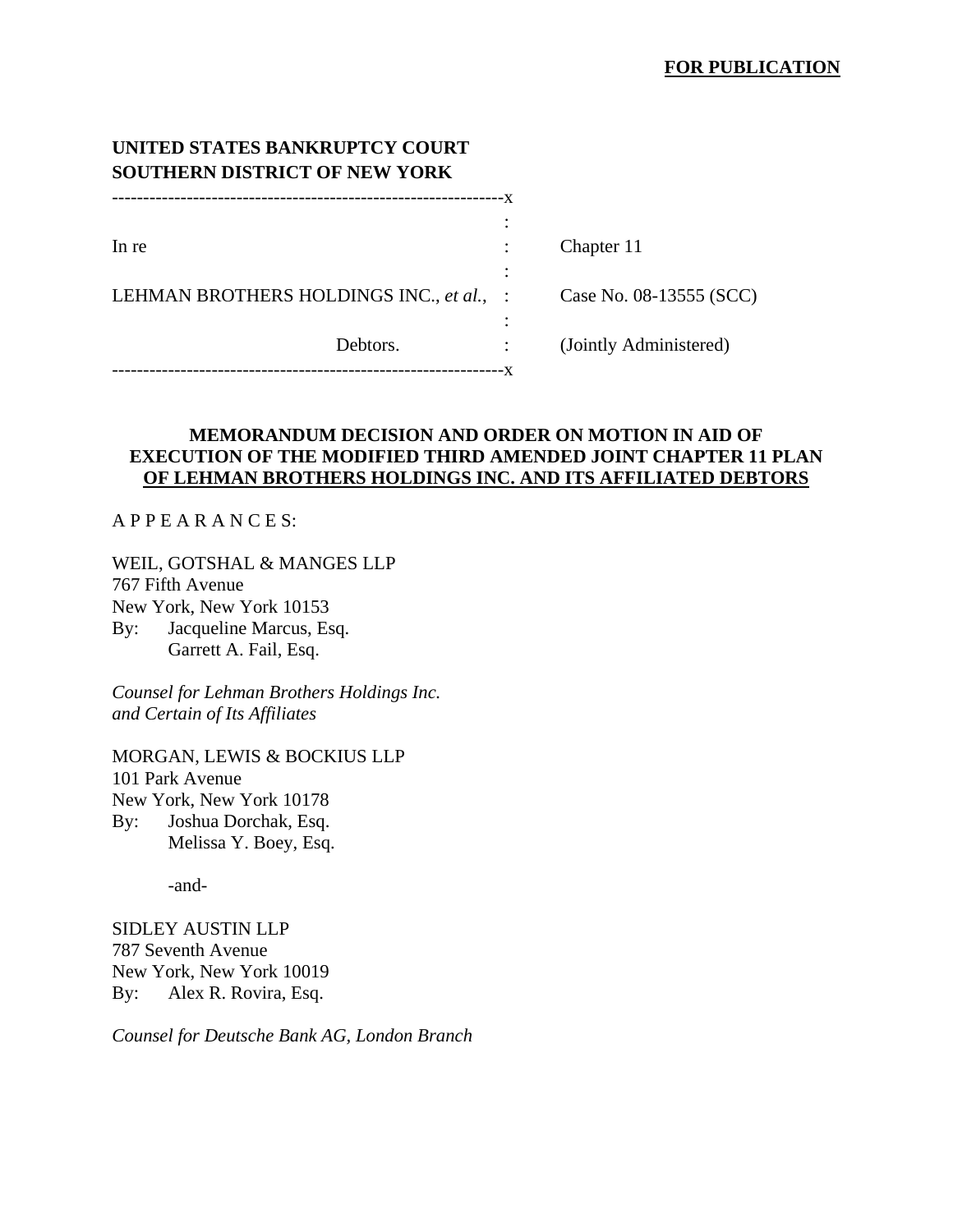CLEARY GOTTLIEB STEEN & HAMILTON LLP One Liberty Plaza New York, New York 10006 By: Luke A. Barefoot, Esq.

*Counsel for Barclays Bank PLC* 

KIRKLAND & ELLIS LLP KIRKLAND & ELLIS INTERNATIONAL LLP 300 North LaSalle Chicago, Illinois 60654 By: David R. Seligman, P.C. Joseph M. Graham, Esq.

555 California Street San Francisco, California 94104 By: Mark McKane, P.C. Kevin Chang, Esq.

*Counsel for the Joint Liquidators of the General Partner* 

PAUL, WEISS, RIFKIND, WHARTON & GARRISON LLP 1285 Avenue of the Americas New York, New York 10019 By: Kyle J. Kimpler, Esq. Dan Youngblut, Esq.

*Counsel for Citigroup Global Markets Inc.* 

WACHTELL, LIPTON, ROSEN & KATZ 51 West 52nd Street New York, New York 10019 By: Emil A. Kleinhaus, Esq.

*Counsel for Merrill Lynch, Pierce, Fenner & Smith Inc. and Merrill Lynch International* 

PAUL HASTINGS LLP 200 Park Avenue, 26th Floor New York, New York 10166 By: Luc A. Despins, Esq. James T. Grogan, Esq.

*Counsel to CarVal Investors UK Limited*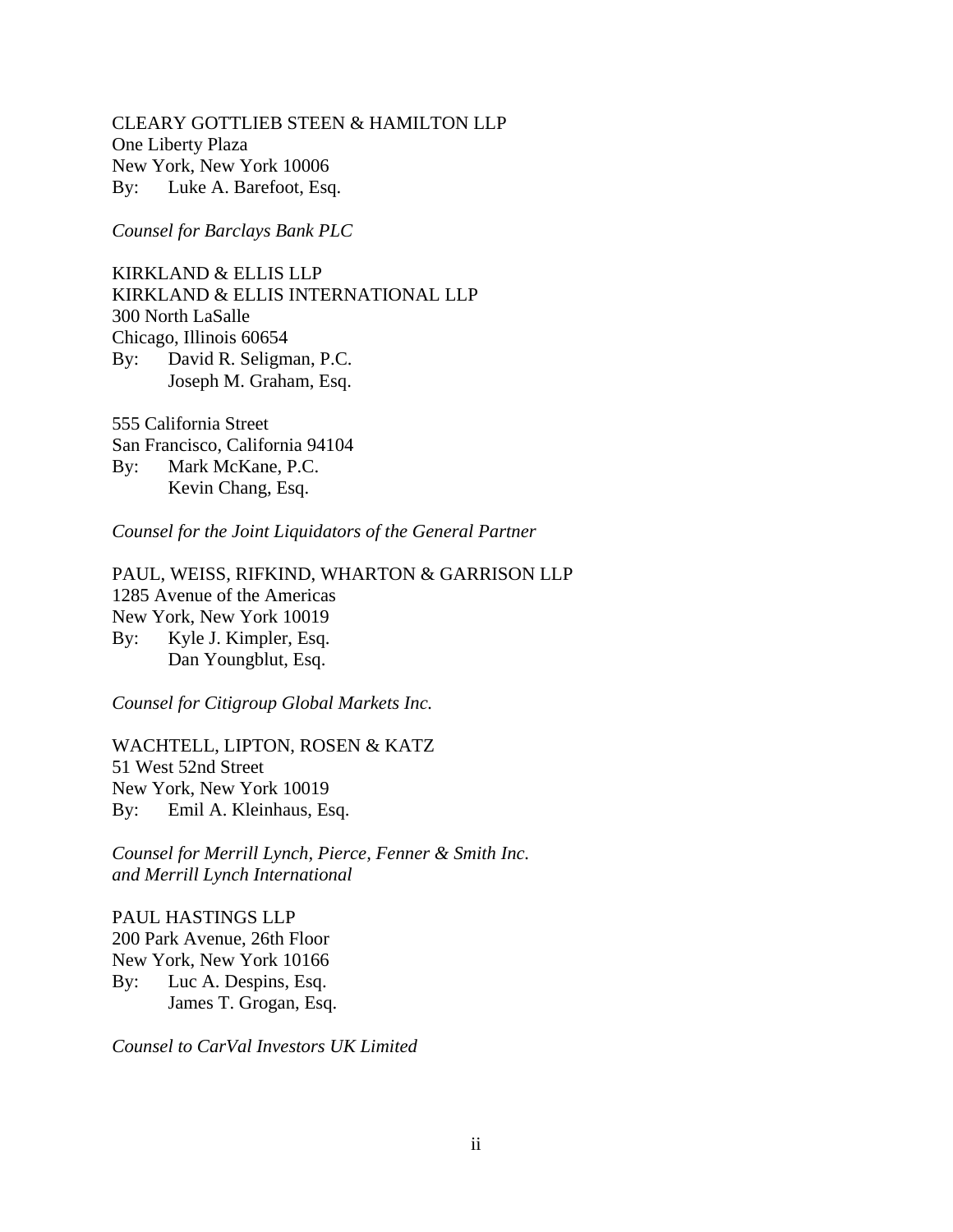## **SHELLEY C. CHAPMAN UNITED STATES BANKRUPTCY JUDGE**

Before the Court is the motion (the "Motion"),<sup>1</sup> dated November 21, 2017, of Lehman Brothers Holdings Inc. ("LBHI" or the "Plan Administrator"), as Plan Administrator under the Modified Third Amended Joint Chapter 11 Plan of Lehman Brothers Holdings Inc. and Its Affiliated Debtors (the "Plan"), pursuant to sections 105(a) and 1142(b) of title 11 of the United States Code (the "Bankruptcy Code") for an order in aid of execution of the Plan. In support of the Motion, the Plan Administrator filed the Declaration of Richard Katz (the "Katz Decl.").<sup>2</sup>

Objections to the Motion were filed by (i) Deutsche Bank AG, London Branch ("DB" and, such objection, the "DB Objection" $)^3$  on January 17, 2018, together with the accompanying Declaration of Michael Sutton (the "Sutton Decl.")<sup>4</sup> in support thereof; and (ii) Barclays Bank PLC ("Barclays" and, such objection, the "Barclays Objection")<sup>5</sup> on January 30, 2018. Joinders to the DB Objection were filed by Citigroup Global Markets Inc. ("Citi");<sup>6</sup> Merrill Lynch, Pierce, Fenner & Smith Inc. and Merrill Lynch International (collectively, "Merrill Lynch");<sup>7</sup> and CarVal Investors UK Limited ("CarVal").<sup>8</sup> DB, Barclays, Citi, Merrill Lynch, and CarVal each objected to the Motion in its capacity as a holder of the securities at issue in the Motion.

On January 31, 2018, Bruce Alexander Mackay and Matthew Robert Haw of RSM Restructuring Advisory LLP, in their capacity as the joint liquidators of the General Partner (as defined below) (the "Liquidators" and, together with DB, Barclays, Citi, Merrill Lynch, and CarVal, the "Objecting Parties") filed (i) a limited objection to the Motion (the "Liquidators'

 $\frac{1}{1}$ ECF No. 57036.

<sup>2</sup> ECF No. 57037. 3

ECF No. 57490. 4

ECF No. 57493. 5

ECF No. 57595. 6

ECF No. 57596. 7

ECF No. 57600. 8

ECF No. 57601.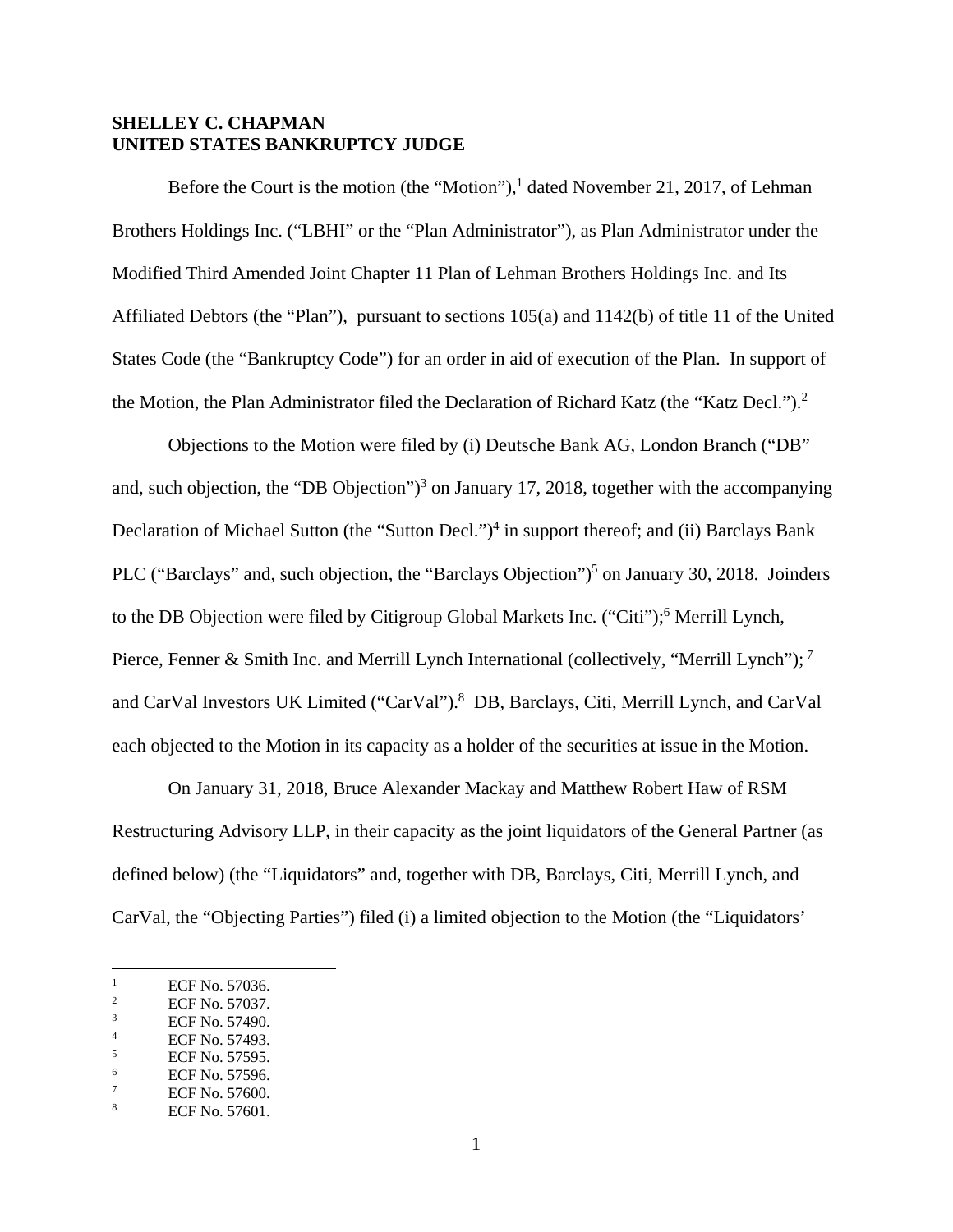Objection"),<sup>9</sup> pursuant to which the Liquidators also joined in the arguments made in the DB Objection, and (ii) the Declaration of Mark  $McKane<sup>10</sup>$  in support thereof.

On May 24, 2018, the Plan Administrator filed a Reply in Support of the Motion (the "Reply").<sup>11</sup> On June 7, 2018, the Court held a hearing on the Motion (the "Hearing") at which the Court heard oral argument from the Plan Administrator, DB, Barclays, and the Liquidators.<sup>12</sup>

## **BACKGROUND**

#### **A. The Partnerships and ECAPS**

Between 2005 and 2007, LBHI and certain other parties, including certain of its affiliates, established five partnerships: Lehman Brothers UK Capital Funding LP ("LB UK I"), Lehman Brothers UK Capital Funding II LP ("LB UK II"), Lehman Brothers UK Capital Funding III LP ("LB UK III"), Lehman Brothers UK Capital Funding IV LP ("LB UK IV"), and Lehman Brothers UK Capital Funding V LP ("LB UK V" and, each of the foregoing, a "Partnership"). The Partnerships were created to increase regulatory capital for LBHI and Lehman Brothers Holdings plc ("LBH PLC"), an LBHI non-controlled affiliate, through "back-to-back subordinated arrangements."<sup>13</sup> Specifically, the Partnerships issued equity securities known as Enhanced Capital Advantaged Preferred Securities or "ECAPS;" the value of the ECAPS was broadly equal to the value of the Partnership assets less the costs associated with administering the applicable Partnership and any distribution rights of certain other partners.<sup>14</sup> Using the proceeds raised from the issuance of ECAPS, the Partnerships purchased (i) subordinated debt of

<sup>9</sup>  $\frac{9}{10}$  ECF No. 57603.

<sup>&</sup>lt;sup>10</sup> ECF No. 57605.

<sup>&</sup>lt;sup>11</sup> ECF No. 58100.

<sup>12</sup> At the Hearing, counsel for the Liquidators stated that he was appearing primarily in the event and to the extent that LBHI challenged the standing of DB and the other Objecting Parties to object to the Motion. *See* June 7, 2018 Hr'g Tr. 42:14-19. Because LBHI did not challenge the standing of DB or Barclays to make arguments at the Hearing, the Liquidators provided limited argument. *See* June 7, 2018 Hr'g Tr. 7:6-19.<br><sup>13</sup> Katz Decl. ¶ 7.<br><sup>14</sup> See Katz Decl. ¶ 7.

See Katz Decl. ¶ 7.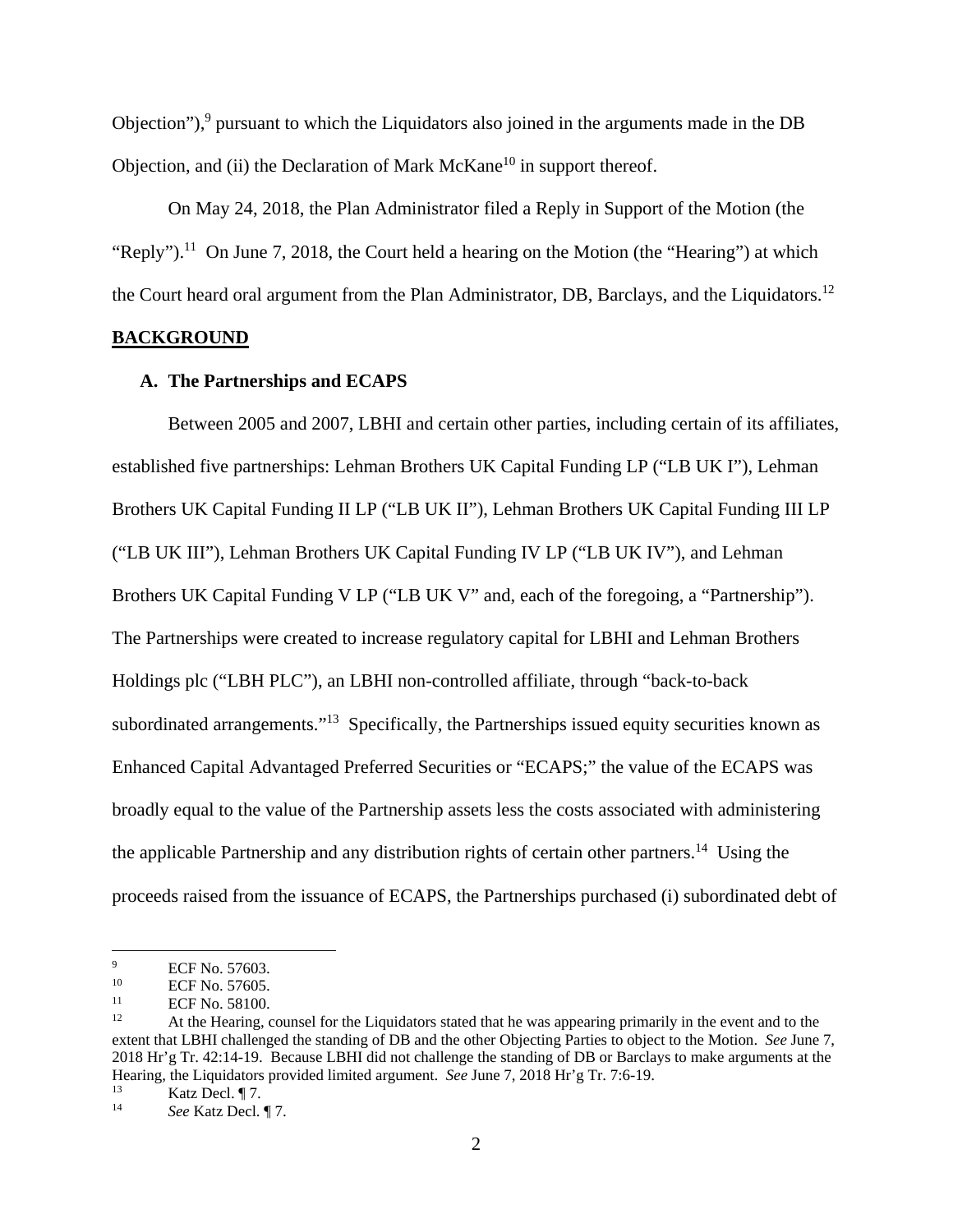LBH PLC (the "LBH PLC Subordinated Notes") in the case of LB UK I, LB UK II, and LB UK III, or (ii) subordinated debt of LBHI ("LBHI Subordinated Notes" and, together with the LBH PLC Subordinated Notes, the "Subordinated Notes") in the case of LB UK IV and LB UK V.<sup>15</sup> In addition to purchasing the Subordinated Notes, LB UK III, LB UK IV, and LB UK V also invested in certain money market funds, the proceeds of which were held by LBHI.<sup>16</sup> Because the value of the ECAPS was approximately equal to the value of the Partnership assets, an investment in ECAPS was, in substance, an indirect investment in the Subordinated Notes of LBHI or LBH PLC, as applicable.<sup>17</sup>

LBHI indirectly controlled each of the Partnerships (i) as the sole member of the Partnerships' general partner, LB GP No. 1 Ltd. (the "General Partner"), and (ii) through its indirect ownership of LB Investment Holdings Ltd., the "Preferential Limited Partner" of each Partnership. The General Partner is a company incorporated in England and Wales and the agreements governing each of the respective Partnerships (the "Partnership Agreements") are governed by the laws of the United Kingdom.18 LBH PLC guaranteed certain obligations of LB UK I, LB UK II, and LB UK III under their respective Partnership Agreements and, similarly, LBHI guaranteed certain obligations of LB UK IV and LB UK V under their respective Partnership Agreements.<sup>19</sup> None of the Partnerships, the General Partner, or the Preferential Limited Partner is a debtor in these chapter 11 proceedings.

<sup>15</sup> *See* Katz Decl. ¶ 7.

<sup>&</sup>lt;sup>16</sup> See Motion ¶ 9, n.3; DB Objection ¶ 15.<br><sup>17</sup> *See* Motion ¶ 11.<br><sup>18</sup> *See* Motion ¶ 8. LBHI has stated that true and correct copies of the Partnership Agreements and other transaction documents are attached as exhibits to the Katz Decl. *See* Motion ¶ 8, n.2.

<sup>19</sup> *See* Motion ¶ 10.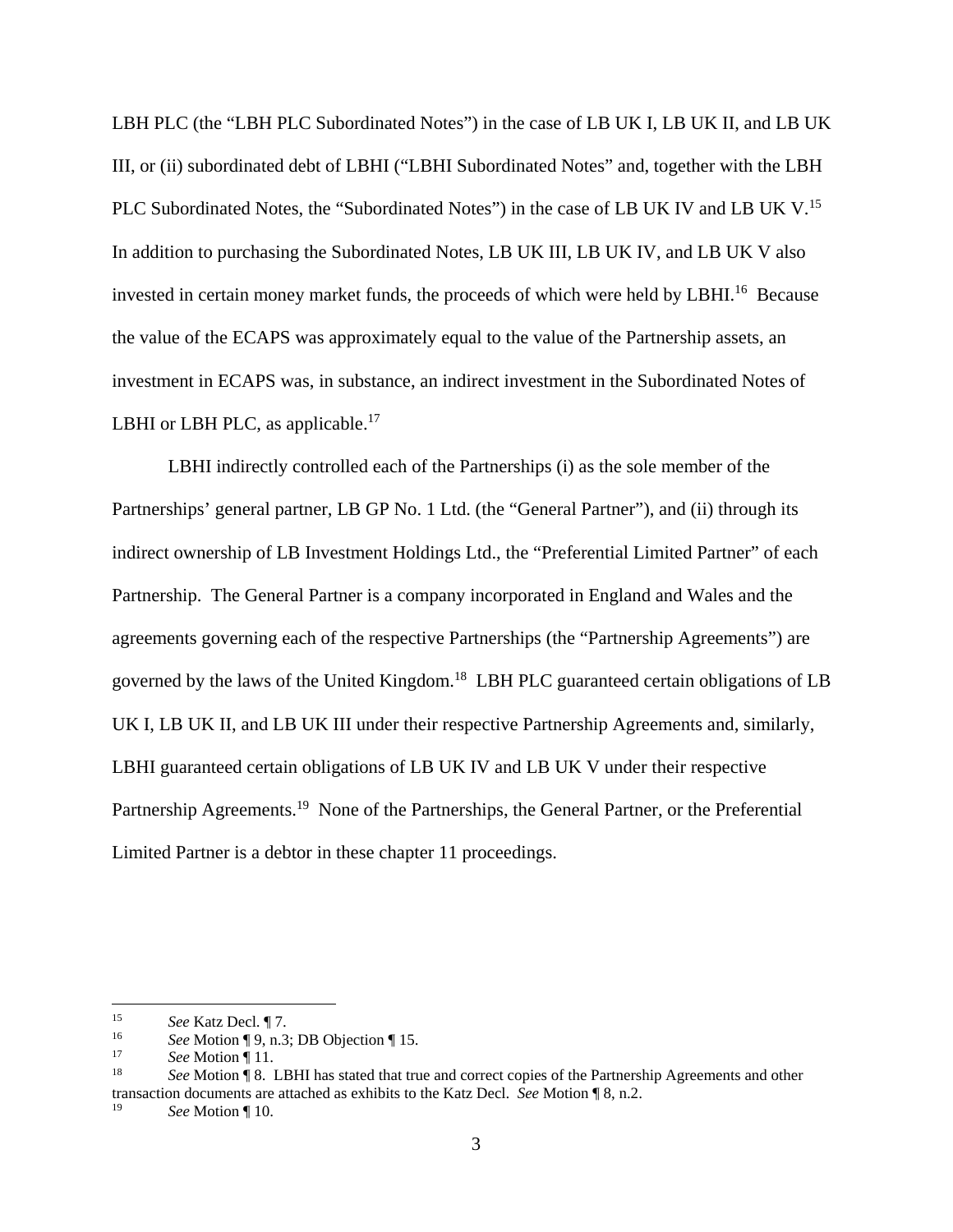#### **B. Substitution of Preferred Stock for ECAPS**

The terms of the ECAPS (the "ECAPS Terms"), $^{20}$  which are substantially identical under each Partnership Agreement, provided a mechanism pursuant to which the ECAPS could be substituted for preferred stock of LBHI. Specifically, the ECAPS Terms state that "[i]f a Trigger Event occurs . . . the General Partner shall take all reasonable steps to cause the substitution of the [ECAPS] [for] Substituted Preferred Stock (the "Preferred Securities Substitution") on the Substitution Date  $\ldots$ ."<sup>21</sup>

"Substituted Preferred Stock" is defined under the ECAPS Terms as "fully-paid noncumulative preferred stock issued directly by LBHI bearing a right to dividends calculated in the same manner as the [ECAPS], having no voting rights (except as required by law) and being subject to optional redemption in the same manner as the [ECAPS]."<sup>22</sup> A "Trigger Event," as defined under the ECAPS Terms, occurs "if LBHI is placed into bankruptcy, reorganisation, conservatorship or receivership" or fails to meet certain capital-adequacy requirements.23

Pursuant to its corporate charter in effect prior to the Petition Date (as defined below) (the "Pre-Effective Date Charter"), LBHI was authorized to issue 24,999,000 shares of preferred stock, of which over 17,000,000 shares remained available to be issued as of the Effective Date (as defined below). $24$ 

### **C. The Chapter 11 Cases and the Plan**

On September 15, 2008 (the "Petition Date") and periodically thereafter, LBHI and certain of its subsidiaries (the "Debtors") commenced with this Court voluntary cases under

<u>.</u>

<sup>&</sup>lt;sup>20</sup> An example of the ECAPS Terms can be found on Schedule 2 of the LB UK I Partnership Agreement, which is attached as Ex. A to the Katz. Decl.<br>  $^{21}$  See ECAPS Terms § 5.1.

<sup>21</sup> See ECAPS Terms § 5.1.<br>
22 See ECAPS Terms § 1.<br>
23 See ECAPS Terms § 1.<br>
24 See Motion ¶ 18 (citing section 4.1 of the Pre-Effective Date Charter).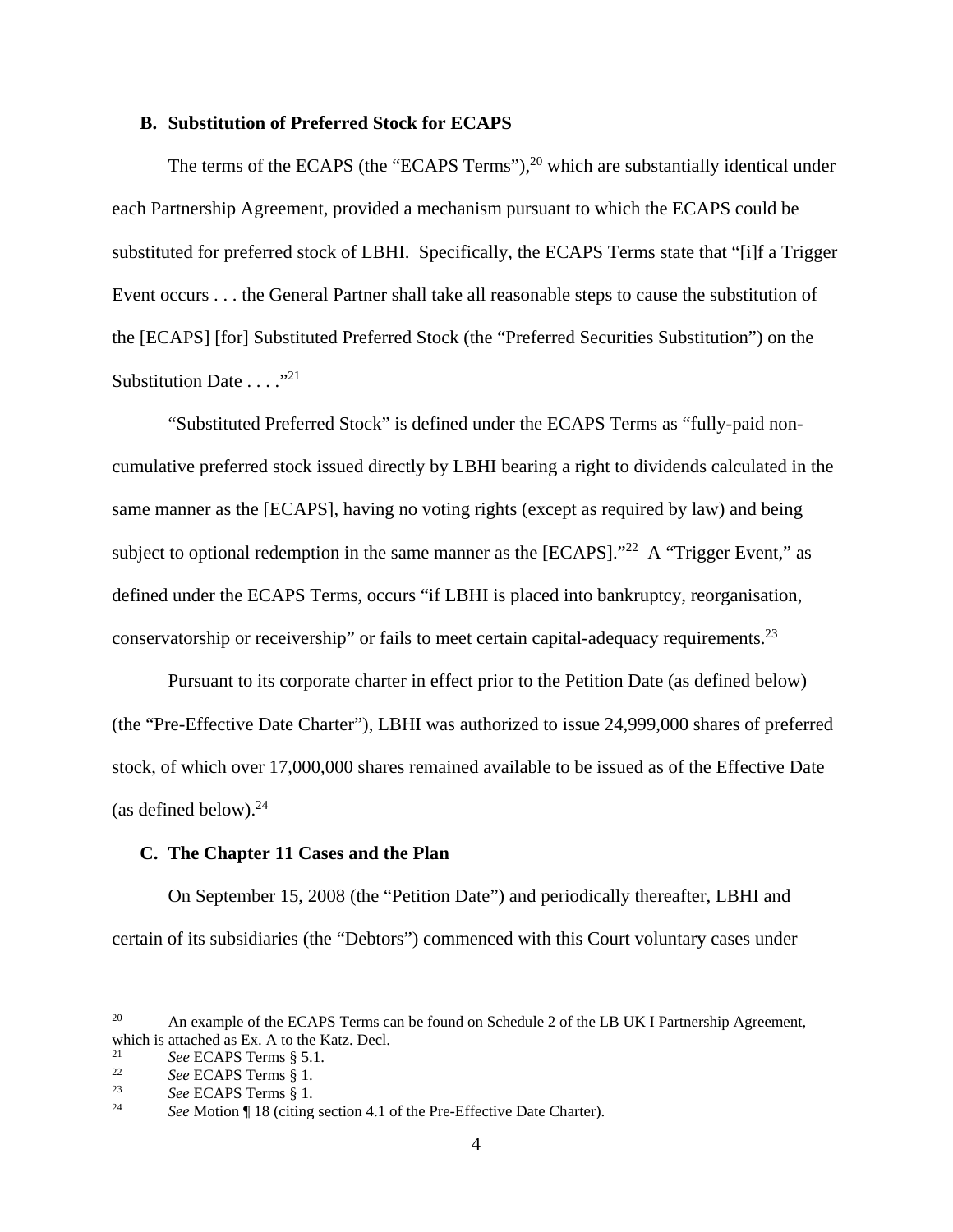chapter 11 of the Bankruptcy Code (collectively, the "Chapter 11 Cases"). On December 6, 2011, the Court entered an order confirming the Plan (the "Confirmation Order")<sup>25</sup> and the Plan became effective on March 6, 2012 (the "Effective Date").

Pursuant to the ECAPS Terms, a Trigger Event occurred on the Petition Date, the date on which LBHI was placed into bankruptcy. Notwithstanding the occurrence of a Trigger Event, the General Partner did not take the requisite steps to effect a Preferred Securities Substitution prior to the Effective Date.<sup>26</sup>

#### **D. Reinstatement of the General Partner**

On June 22, 2010, the General Partner was dissolved and stricken from the Register of Companies in the United Kingdom on the basis that the Registrar of Companies had reasonable cause to believe that the General Partner was no longer conducting business.<sup>27</sup> As a result, each of the Partnerships was also dissolved.28

DB, in its capacity as an ECAPS holder, subsequently determined that the Partnerships might have assets that it believed would need to be protected and ultimately distributed to ECAPS holders; as such, it sought to restore the General Partner to the Register of Companies.<sup>29</sup> On June 20, 2016, DB filed an application to restore the General Partner, and, on February 3, 2017, the General Partner was restored to the Registrar of Companies.<sup>30</sup> On February 28, 2017, pursuant to a special resolution of LBHI acting as the General Partner's sole shareholder, the

<sup>&</sup>lt;sup>25</sup> ECF No. 23023. A copy of the Plan is attached as Exhibit A to the Confirmation Order.

<sup>26</sup>*See* Motion ¶ 19. 27 *See* DB Objection ¶ 18. 28 *See* Motion ¶ 12.

<sup>29</sup> *See* Sutton Decl. ¶ 25; Liquidators' Objection ¶ 15.

See Liquidators' Objection ¶ 15.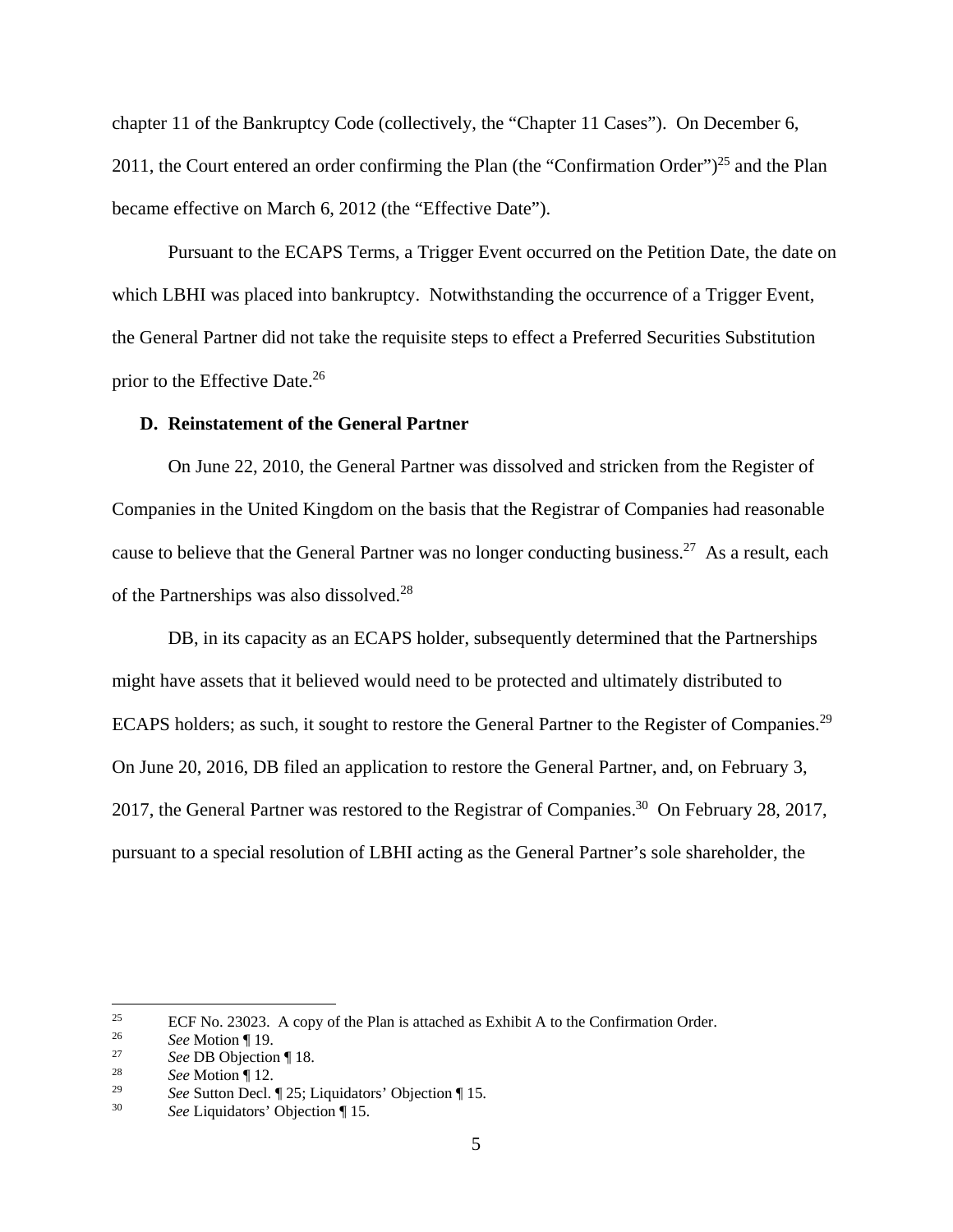General Partner was placed into creditors' voluntary liquidation and the Liquidators were appointed as joint liquidators of the General Partner.<sup>31</sup>

In October 2017, the Liquidators received money market fund proceeds from the Plan Administrator in the amounts of approximately  $\in$  2.8 million,  $\in$  0.8 million, and \$26.7 million on behalf of LB UK III, LB UK IV, and LB UK V, respectively (the "Investment Proceeds"); however, in distributing the Investment Proceeds to the Liquidators, LBHI reserved its rights to obtain the Liquidators' agreement not to distribute the Investment Proceeds until all competing claims to such proceeds have been resolved.32

## **E. The Proposed Substitution**

By the Motion, the Plan Administrator requests authority to issue Substituted Preferred Stock under LBHI's Pre-Effective Date Charter as if such stock had been issued on the Petition Date. If the Plan Administrator is authorized to issue Substituted Preferred Stock, LBHI states that it will then seek authority to instruct the General Partner to deliver such Substituted Preferred Stock to ECAPS holders to effectuate a Preferred Securities Substitution, after which (i) ECAPS holders would be entitled to a portion of the distributions for holders of LBHI Class 12 Equity Interests under the Plan; and (ii) the net value of the Partnerships, including the Investment Proceeds and the Subordinated Notes, would inure to the creditors of LBHI through LBHI's ownership of the General Partner and indirect ownership of the Preferential Limited Partner.<sup>33</sup>

Notwithstanding the complex backdrop against which the Motion was brought, the question before this Court is a simple one: whether or not the Plan Administrator may cause

 $31$ See Liquidators' Objection ¶ 15. The appointment of the Liquidators was later ratified by a meeting of the General Partner's creditors on April 12, 2017. *See* Liquidators' Objection ¶ 15.<br><sup>32</sup> *See* DB Objection ¶ 36.<br><sup>33</sup> *See* Motion ¶ 20.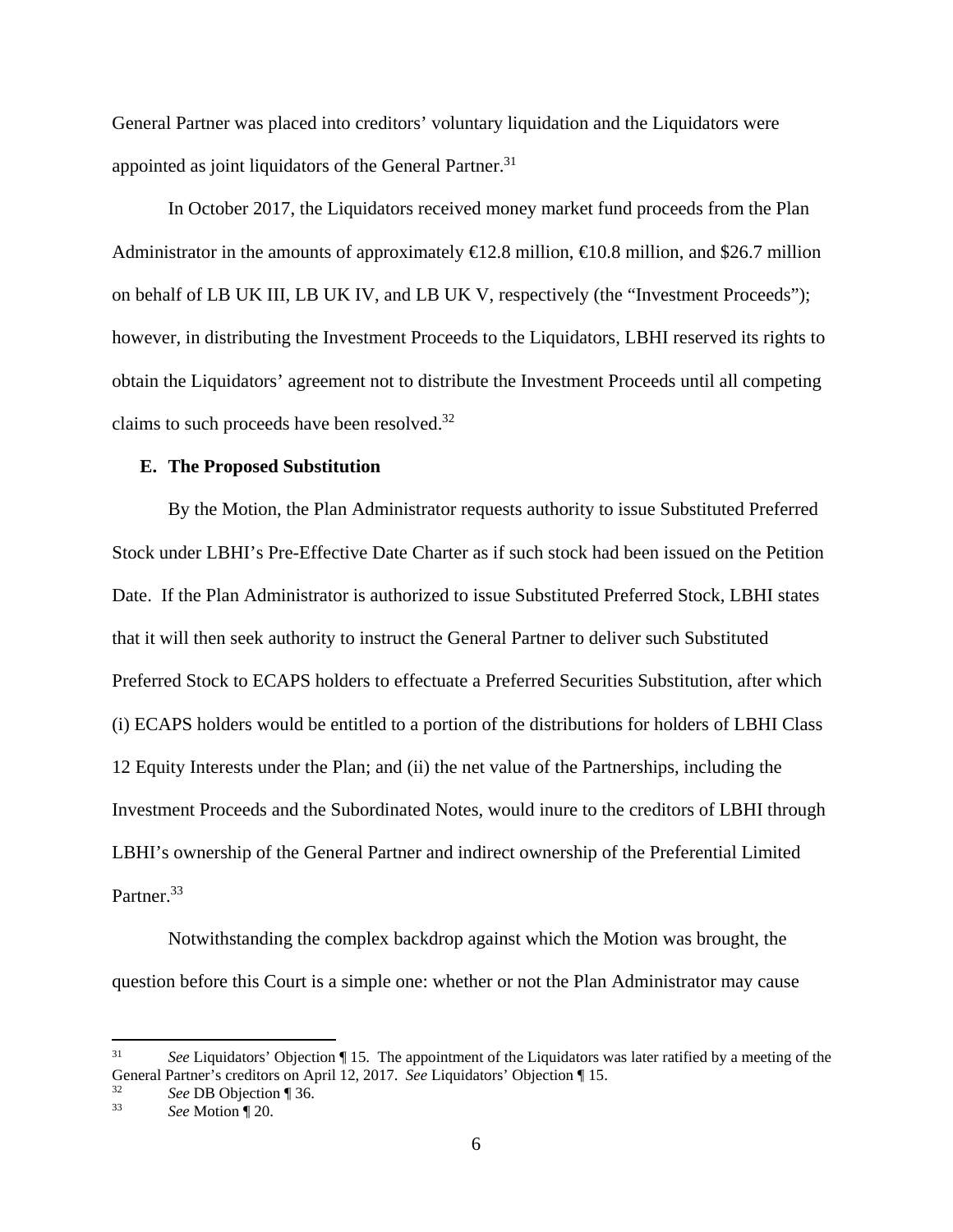LBHI to issue Substituted Preferred Stock under its Pre-Effective Date Charter as if such stock had been issued on the Petition Date. For the reasons that follow, the Court concludes that neither the Bankruptcy Code nor the Plan authorizes the Plan Administrator to issue Substituted Preferred Stock under LBHI's Pre-Effective Date Charter.<sup>34</sup>

#### **DISCUSSION**

## **A. Applicable Law**

The Plan Administrator moves this Court pursuant to the Court's authority under sections 105(a) and 1142(b) of the Bankruptcy Code to issue orders necessary to implement the provisions of the Bankruptcy Code and the Plan, respectively.35

Section 105(a) of the Bankruptcy Code provides that "[t]he court may issue any order, process or judgment that is necessary or appropriate to carry out the provisions of [the Bankruptcy Code]." 11 U.S.C. § 105(a). Although section 105(a) grants a court broad equitable powers, courts have long recognized that section 105(a) does not confer on the court the power to create substantive rights not otherwise available under applicable law, nor does it "constitute a roving commission to do equity." *New England Dairies, Inc. v. Dairy Mart Convenience Stores, Inc. (In re Dairy Mart Convenience Stores, Inc*.*)*, 351 F.3d 86, 92 (2d Cir. 2003) (citing *United States v. Sutton*, 786 F.2d 1305, 1308 (5th Cir. 1986)). Instead, a court's equitable powers under section 105(a) must be exercised within the confines of the Bankruptcy Code. *Id.*

Section 1142(b) of the Bankruptcy Code provides that

[t]he court may direct the debtor and any other necessary party to execute or deliver or to join in the execution or delivery of any instrument required to

1

<sup>&</sup>lt;sup>34</sup> Accordingly, the Court need not address the question of the Plan Administrator's ability to compel a Preferred Securities Substitution under the ECAPS Terms, which DB maintains would be a matter for the High Court in London to decide. *See* DB Objection ¶ 2. 35 *See* Motion ¶ 23.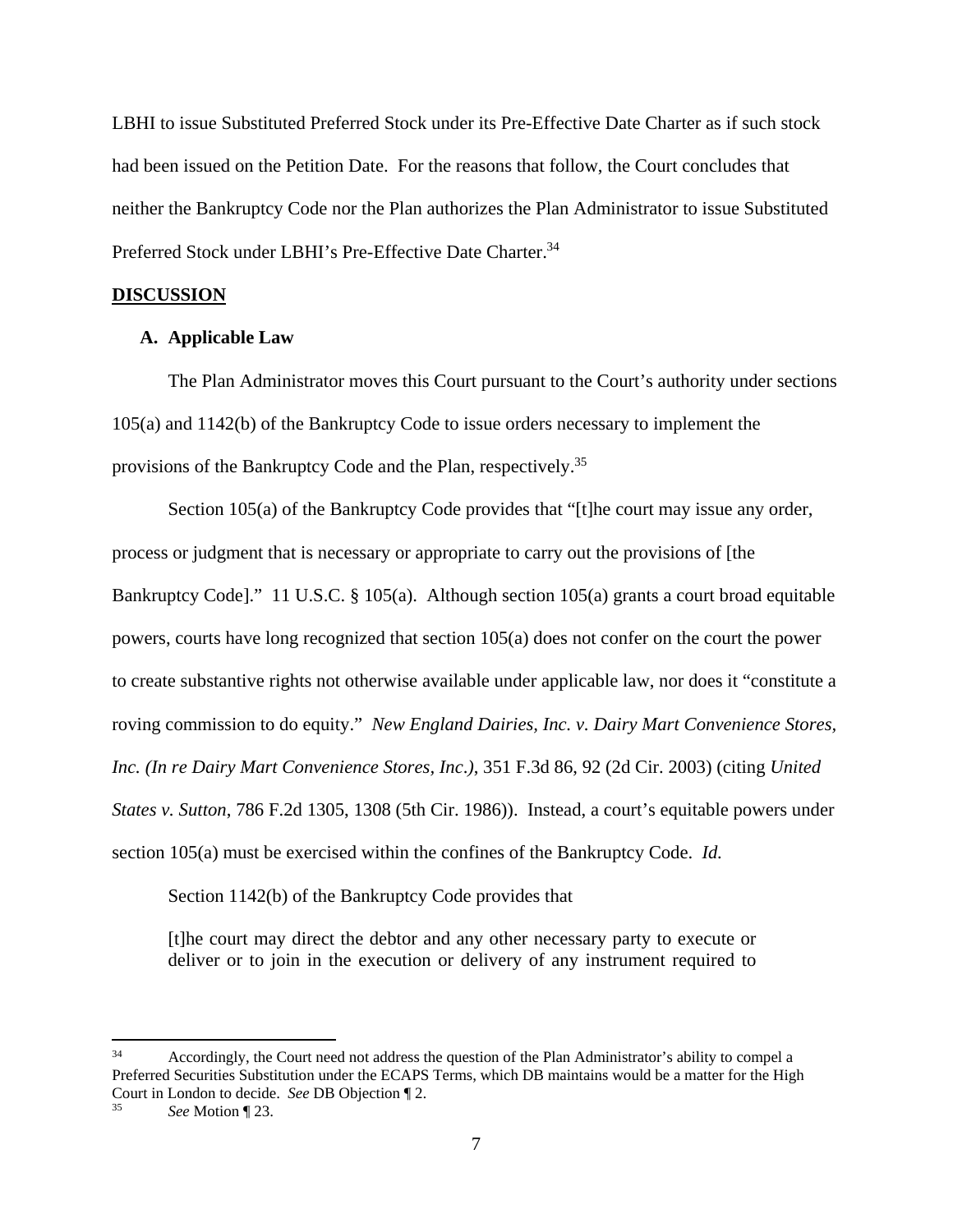effect a transfer of property dealt with by a confirmed plan, and to perform any other act . . . that is necessary for the consummation of the plan.

11 U.S.C. § 1142(b). "Section 1142(b) 'empowers the bankruptcy court to enforce the unperformed terms of a confirmed plan.'" *In re WorldCom, Inc.*, Case No. 02-13533, 2009 WL 2959457, at \*7 (Bankr. S.D.N.Y. May 19, 2009) (citing *United States Brass Corp. v. Travelers Ins. Group, Inc. (In re United States Brass Corp.)*, 301 F.3d 296, 306 (5th Cir. 2002)). However, courts have held that section 1142(b) is not an independent source of power; section 1142(b) does not confer any substantive rights on a party apart from what is provided for in the plan. *See Vill. of Rosemont v. Jaffe*, 482 F.3d 926, 935 (7th Cir. 2007) (citing *In re U.S. Brass Corp.*, 301

F.3d at 306).

# **B. Relevant Provisions of the Plan**

# **1. Authority of the Plan Administrator**

The Plan confers upon LBHI, as the Plan Administrator for each of the Debtors,<sup>36</sup> broad

authority to carry out and implement the provisions of the Plan. Specifically, section 6.1(b) of

the Plan provides that

the Plan Administrator shall have the authority and right on behalf of each of the Debtors, without the need for Bankruptcy Court approval (unless otherwise indicated), to carry out and implement all provisions of the Plan, including, without limitation, to . . .

(iii) exercise its reasonable business judgment to direct and control the wind down, liquidation, sale and/or abandoning of the assets of the Debtors and/or Debtor-Controlled Entities under the Plan and in accordance with applicable law as necessary to maximize Distributions to holders of Allowed Claims; . . . and

(xiv) perform other duties and functions that are consistent with the implementation of the Plan.

Plan §  $6.1(b)(iii)$  and (xiv).

 $36$ See Plan § 6.1(a) ("LBHI shall serve as Plan Administrator for each of the Debtors.").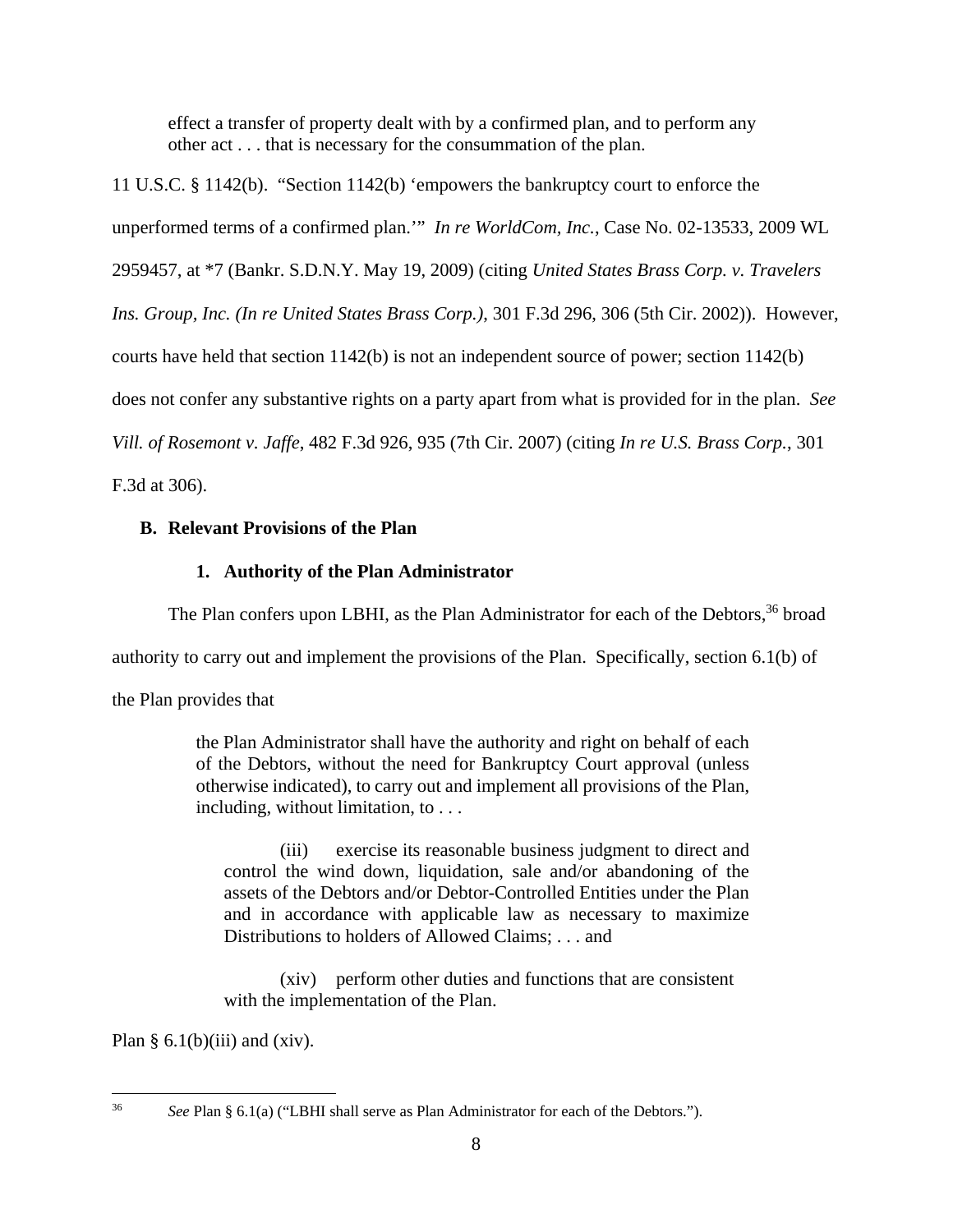#### **2. Treatment of LBHI Common and Preferred Stock**

The Plan provides that, on the Effective Date, all outstanding shares of LBHI common and preferred stock were cancelled and exchanged for one new share of LBHI common stock which was issued to the Plan Trust (as defined in the Plan); the Plan Trust holds such share of LBHI stock for the benefit of all holders of former LBHI stock. *See* Plan § 4.17(b) ("[A]ll LBHI Stock shall be cancelled [and one new share of LBHI common stock] shall be issued to the Plan Trust which will hold such share for the benefit of the holders of such former LBHI Stock consistent with their former relative priority and economic entitlements . . . ."); Confirmation Order ¶ 81 (same). Pursuant to section 7.4(a) of the Plan, "[a]ny distribution from assets of LBHI that is made to the Plan Trust as holder of such share shall be for the benefit of the holders of Equity Interests in accordance with Section 4.17(b)." Plan § 7.4(a).

## **3. The Pre-Effective Date Charter and the Amended Charter**

Pursuant to section 7.7 of the Plan, "[a]s of the Effective Date, the certificate of incorporation and by-laws of each Debtor shall be amended to the extent necessary to carry out the provisions of the Plan." Plan § 7.7. In connection with the Effective Date of the Plan, (i) the Pre-Effective Date Charter was amended and restated by that certain Amended and Restated Certificate of Incorporation dated March 2, 2012 (the "Amended Charter") and (ii) LBHI adopted the Amended and Restated By-Laws (the "Amended By-Laws").<sup>37</sup> The Amended Charter amended and restated the Pre-Effective Date Charter in its entirety. *See* Amended Charter ¶ 3 (The "Amended and Restated Certificate of Incorporation amends and restates in its entirety the Certificate of Incorporation of [LBHI], as amended"); Amended Charter ¶ 7 ("The

<u>.</u>

<sup>37</sup> *See* Ex. L to the Sutton Decl. (Form 8-K filed by LBHI with Securities and Exchange Commission on March 6, 2012 announcing filing of Amended Charter and adoption of Amended By-Laws); Ex. M to the Sutton Decl. (Amended Charter); Ex. N to the Sutton Decl. (Amended By-Laws).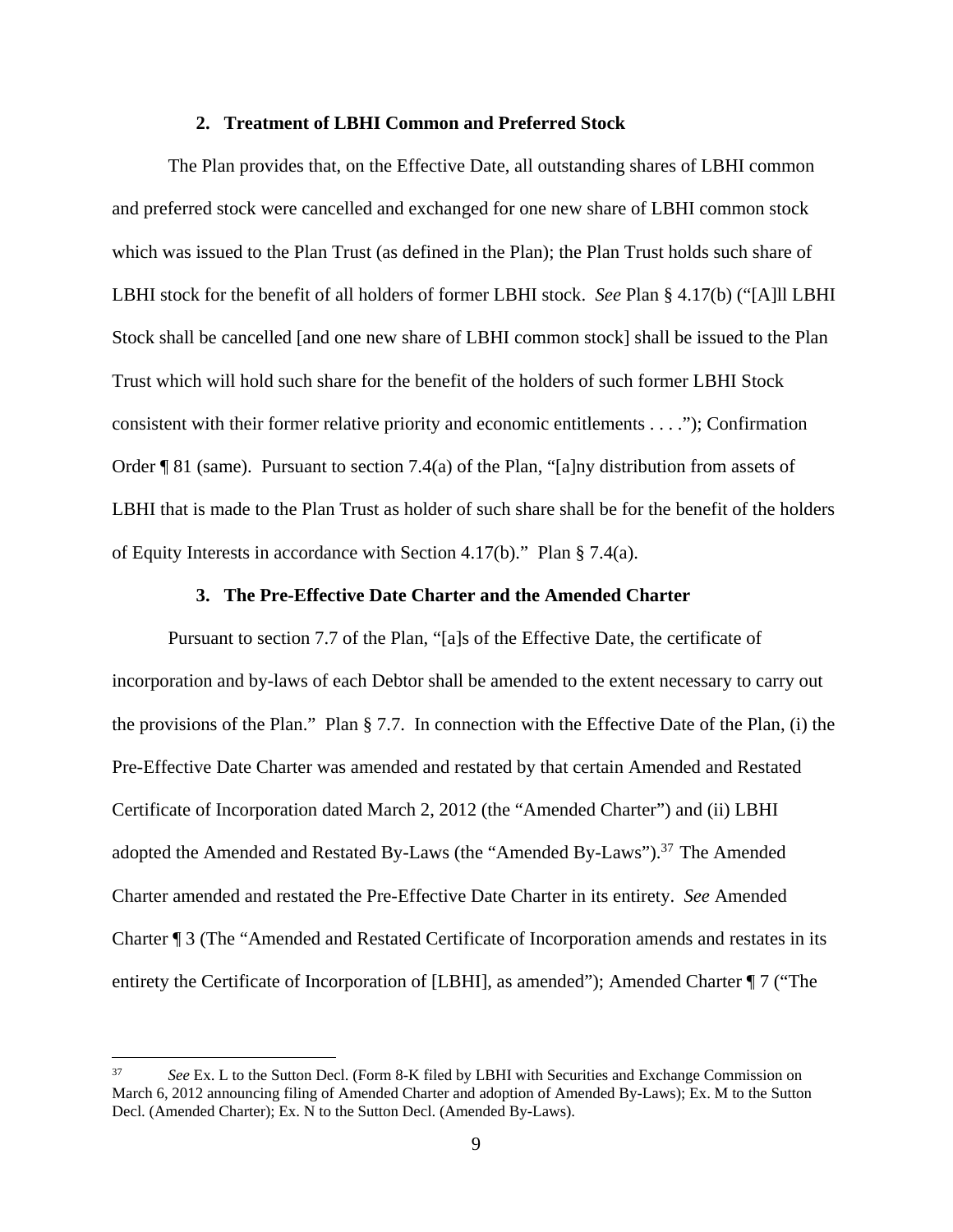text of the Certificate of Incorporation is hereby amended and restated to read, in its entirety, as follows:").

Pursuant to the terms of the Amended Charter and the Amended By-Laws, LBHI is prohibited from issuing any non-voting capital stock except the one share of common stock to be held by the Plan Trust. Specifically, the fourth provision of the Amended Charter provides that "[LBHI] shall not be authorized to issue any non-voting capital stock of any class, series or other designation to the extent prohibited by section 1123(a)(6) of the Bankruptcy Code . . . ."38 *See*  Amended Charter at 2. Additionally, the Amended By-Laws provide that "[u]nless otherwise required by law, no capital stock of the Corporation shall be issuable or transferable to any person other than the Plan Trust (as defined in the Plan)." *See* Amended By-Laws, Article VI, §1.

## **C. The Parties' Positions**

The Plan Administrator asserts that it is authorized to issue Substituted Preferred Stock under the Pre-Effective Date Charter "in furtherance of LBHI carrying out the most important operative provision of the Plan: Section 6.1(b)."39 Specifically, the Plan Administrator points to its authority under subsections (iii) and (xiv) of section 6.1(b), "to carry out and implement all provisions of the Plan, including, without limitation, to . . . exercise its reasonable business

 $38$  Section 1123(a)(6) of the Bankruptcy Code provides:

<sup>(</sup>a) Notwithstanding any otherwise applicable nonbankruptcy law, a plan shall (6) provide for the inclusion in the charter of the debtor, if the debtor is a corporation, or of any corporation referred to in paragraph  $(5)(B)$  or  $(5)(C)$  of this subsection, of a provision prohibiting the issuance of nonvoting equity securities, and providing, as to the several classes of securities possessing voting power, an appropriate distribution of such power among such classes, including, in the case of any class of equity securities having a preference over another class of equity securities with respect to dividends, adequate provisions for the election of directors representing such preferred class in the event of default in the payment of such dividends.

<sup>11</sup> U.S.C. § 1123(a)(6).

 $^{39}$  Reply ¶ 23.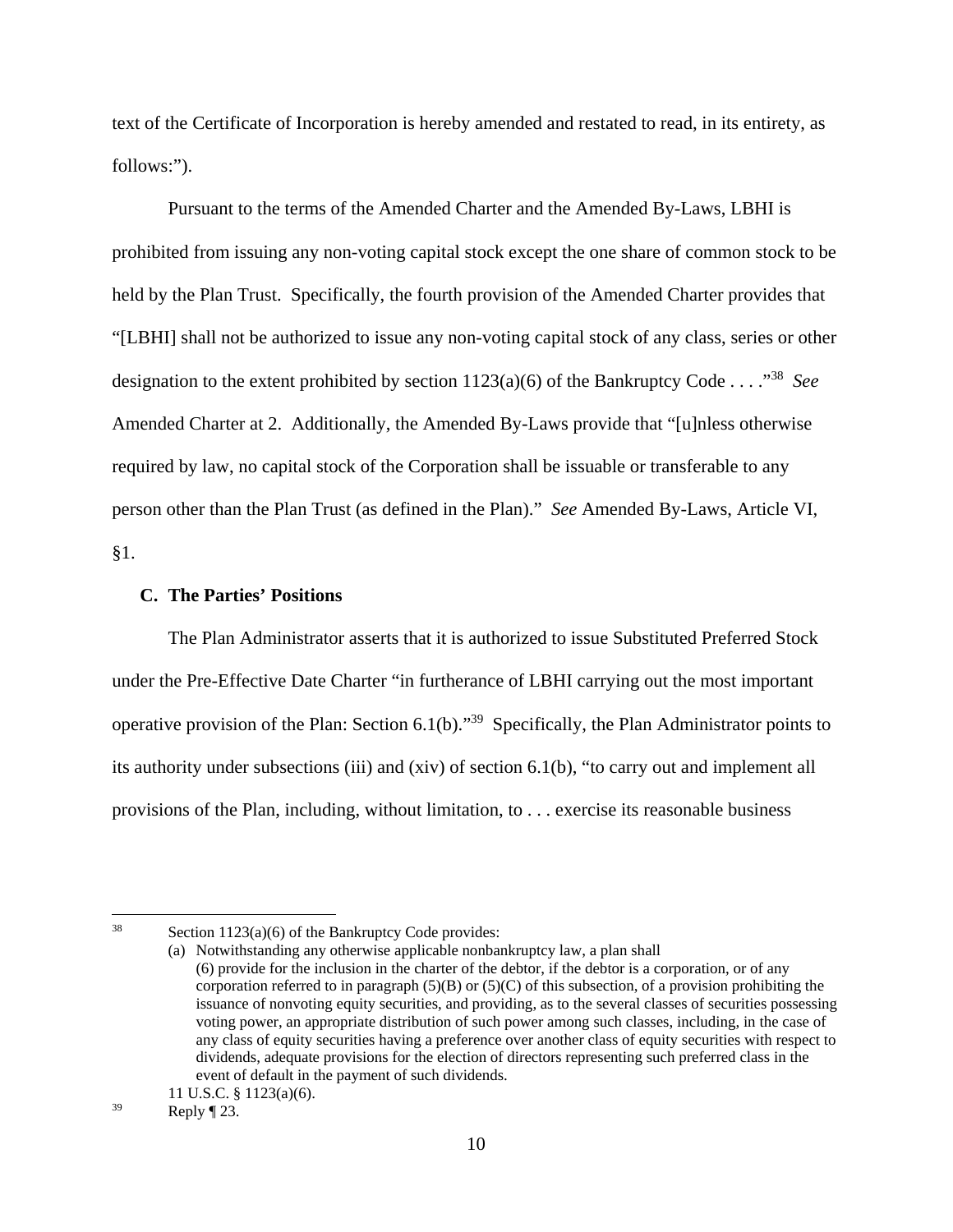judgment . . . as necessary to maximize Distributions to holders of Allowed Claims" and to "perform other duties and functions that are consistent with the implementation of the Plan."<sup>40</sup>

The Plan Administrator does not cite to any precedential decision in which a debtor has been granted *nunc pro tunc* relief to issue stock after the effective date of its confirmed plan as though such stock had been issued on the petition date. Instead, the Plan Administrator emphasizes that these Chapter 11 Cases are "unique" and complicated because the administration of the LBHI estate, which has continued long after the Effective Date of the Plan, depends on the Plan Administrator's collection on claims related to a myriad of intricate cross-border transactions with its non-controlled affiliates; as such, the Plan Administrator urges this Court to find that the relief sought by the Motion is reasonable given such unusual circumstances.<sup>41</sup> The Plan Administrator also argues that the Motion should be granted because a Preferred Securities Substitution, which can only be effectuated if LBHI first issues Substituted Preferred Stock, is in the best interest of LBHI and its creditors and will provide an opportunity to maximize distributions to holders of Allowed Claims without adversely affecting any creditor or equity holder of the Debtors' estates.<sup>42</sup>

The Objecting Parties vehemently disagree with the Plan Administrator, arguing most pertinently that the relief sought by the Plan Administrator directly contradicts the intent of the Plan and the Confirmation Order which, among other things, (i) cancelled the type of securities that the Plan Administrator now seeks to issue pursuant to the Motion; (ii) fixed the sole constituent of LBHI Class 12 Equity Interests as the Plan Trust (and such class did not include the ECAPS holders); (iii) nullified the Pre-Effective Date Charter (pursuant to which LBHI now

<sup>40</sup>*See* Motion ¶ 4. 41 *See* Motion ¶ 21; *see also* June 7, 2018 Hr'g Tr. 6:9; 44:21-45:4; 46:13-22. 42 *See* Motion ¶ 25; Reply ¶ 39.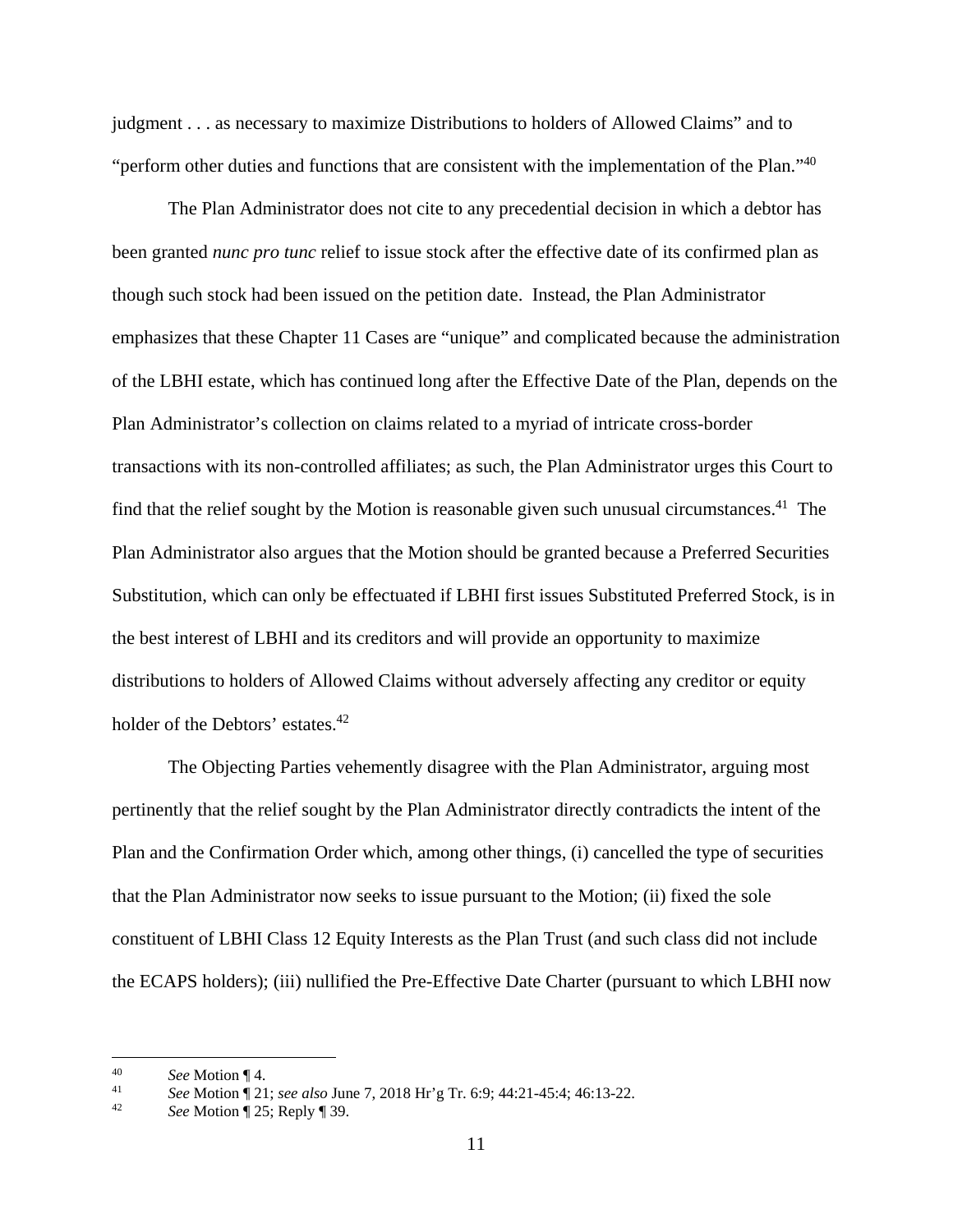seeks authority to issue new Substituted Preferred Stock); and (iv) effectuated an amended charter and amended by-laws which expressly prohibit LBHI from issuing new non-voting capital stock.43

The Objecting Parties also argue that issuance of the Substituted Preferred Stock – which, pursuant to the ECAPS Terms, must be non-voting shares – would violate section 1123(a)(6) of the Bankruptcy Code, which mandates that a plan shall "provide for the inclusion in the charter of the debtor ... a provision prohibiting the issuance of nonvoting equity securities ...  $\cdot$ <sup>44</sup> 11 U.S.C. § 1123(a)(6). Accordingly, the Objecting Parties assert that, because issuing Substituted Preferred Stock is prohibited under the Plan and by the Bankruptcy Code, the Plan Administrator's request to "execute" the Plan is really an attempt to modify the Plan.<sup>45</sup> The Objecting Parties argue that the Plan cannot be modified because it has been substantially consummated and, pursuant to section 1127(b) of the Bankruptcy Code, a plan may not be modified after it has been substantially consummated.<sup>46</sup>

# **D. Neither the Bankruptcy Code Nor the Plan Permits the Plan Administrator to Issue Stock Under the Pre-Effective Date Charter**

Section 1142(b) of the Bankruptcy Code provides that this Court may direct the Plan

Administrator "to perform any . . . act . . . that is necessary for the consummation of the plan."

 $43$ 

<sup>&</sup>lt;sup>43</sup> See DB Objection, ¶ 3.<br>
<sup>44</sup> See DB Objection ¶ 47; see generally June 7, 2018 Hr'g Tr. 15:1-17:10.<br>
<sup>45</sup> See DB Objection ¶ 51.<br>
<sup>46</sup> See DB Objection ¶ 52 (citing *In re Rickel & Assocs., Inc., 260 B.R. 673, 677 (B* (collecting cases); *In re Boylan Int'l, Ltd,* 452 B.R. 43, 48 (Bankr. S.D.N.Y. 2011) (citing 7 COLLIER ON BANKRUPTCY ¶ 1127.03[1][a])).

Section 1127(b) of the Bankruptcy Code provides that

The proponent of a plan or the reorganized debtor may modify such plan at any time after confirmation of such plan *and before substantial consummation of such plan*, but may not modify such plan so that such plan as modified fails to meet the requirements of sections 1122 and 1123 of this title. Such plan as modified under this subsection becomes the plan *only if circumstances warrant such modification* and the court, after notice and a hearing, confirms such plan as modified, under section 1129 of this title.

<sup>11</sup> U.S.C. § 1127(b) (emphasis added).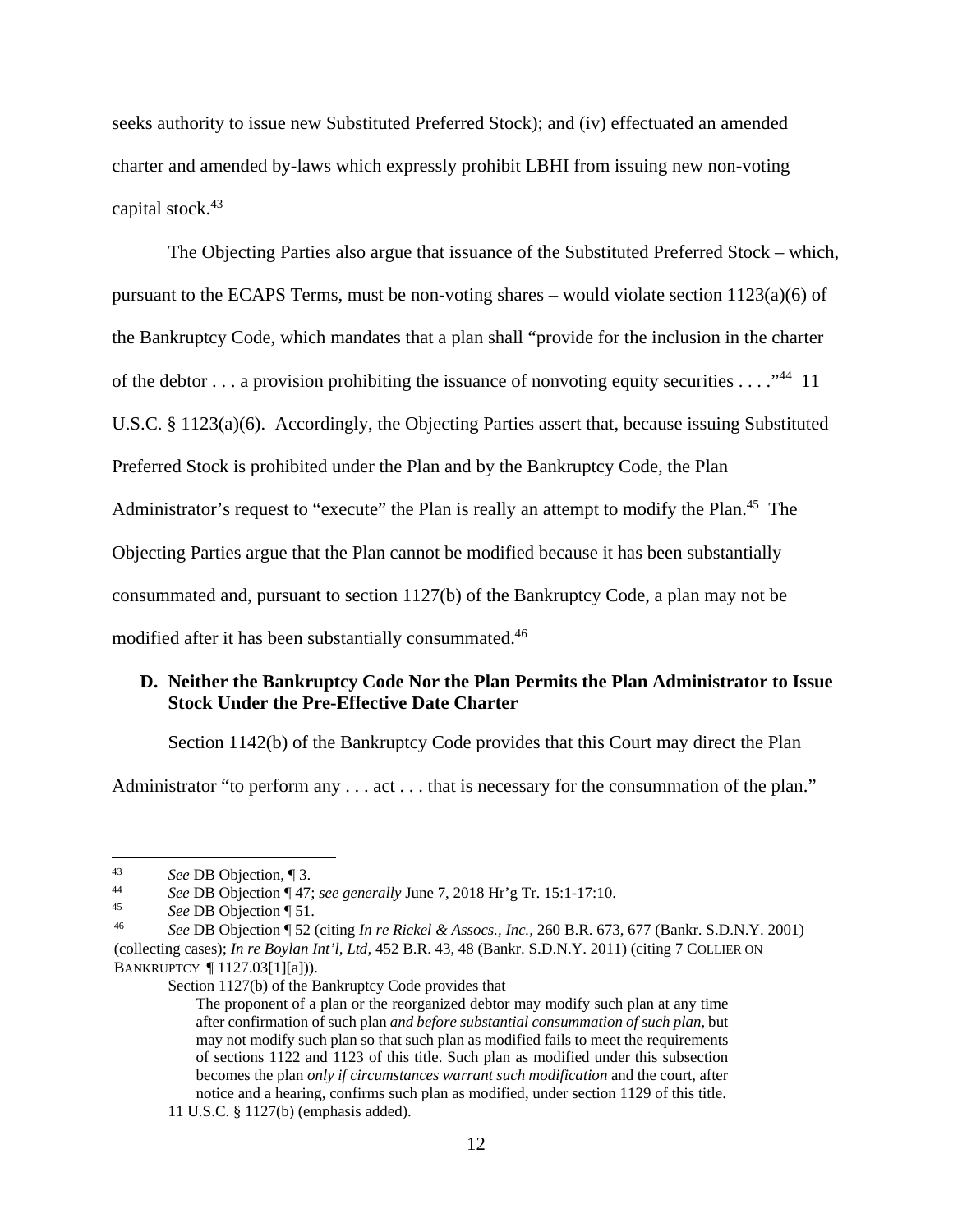11 U.S.C. § 1142(b). Section 1142(b) of the Bankruptcy Code does not operate on a stand-alone basis; it does not confer any substantive rights beyond what is provided for in a plan. *See In re WorldCom, Inc.*, 2009 WL 2959457, at \*7 (citation omitted); *Vill. of Rosemont v. Jaffe*, 482 F.3d at 935 (citation omitted). Here, the Plan Administrator concedes that the Plan does not expressly authorize LBHI to issue Substituted Preferred Stock under the Pre-Effective Date Charter; notwithstanding, it emphasizes that the Plan does not expressly prohibit such action either.<sup>47</sup> Since the Plan does not explicitly bar LBHI from retroactively issuing preferred stock under its Pre-Effective Date Charter as though such shares had been issued on the Petition Date, the Plan Administrator asserts that it has the authority to issue such stock pursuant to its broad mandate under section 6.1(b) of the Plan. The Court disagrees with the Plan Administrator's interpretation of section 6.1(b) of the Plan.

Section 6.1(b) sets out the authority of the Plan Administrator to act on behalf of the Debtors and "*to carry out and implement all provisions of the Plan*, including, without limitation, to . . . exercise its reasonable business judgment to direct and control the wind down. . . of the Debtors . . . as necessary to maximize Distributions to holders of Allowed Claim [and] perform other duties and functions *that are consistent with the implementation of the Plan*." Plan § 6.1(b)(iii) and (xiv) (emphasis added). The plain language of section 6.1(b) reflects that the Plan Administrator's authority is tethered to and must be consistent with other provisions of the Plan. Section 6.1(b)(iii) does not, as the Plan Administrator suggests, confer authority on the Plan Administrator to fulfill its duty to maximize distributions to holders of allowed claims under the Plan by any means possible; instead, the Plan Administrator is required to operate within the confines of the Plan. That the Plan does not expressly prohibit the Plan Administrator from

 $47$ 47 *See* Reply ¶ 33.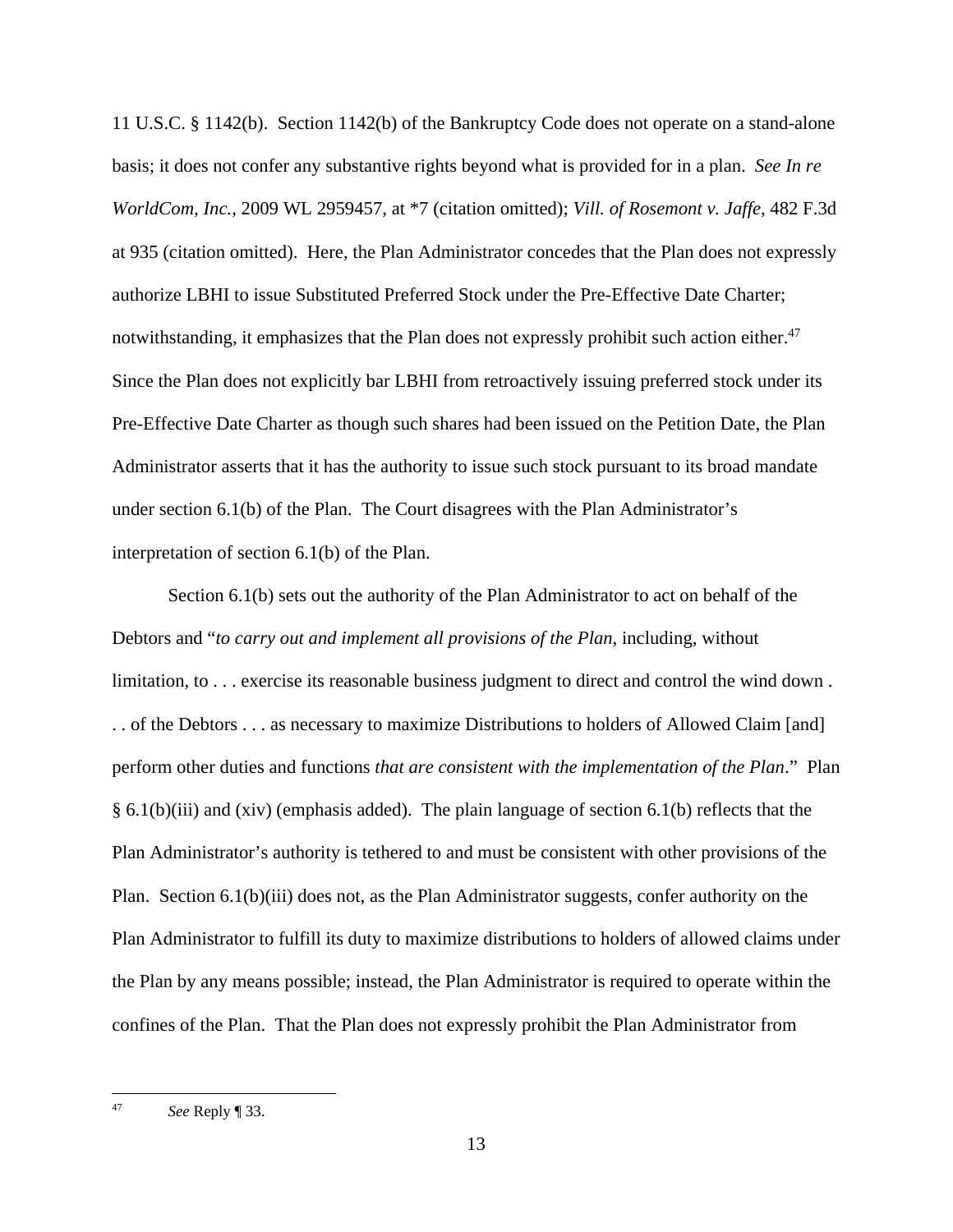issuing stock pursuant to LBHI's Pre-Effective Date Charter is unsurprising and of no consequence; it would indeed be impossible to include in a plan an exhaustive list of all "prohibited" actions.

While issuing preferred stock under the Pre-Effective Date Charter is indeed not explicitly prohibited by the Plan, the Court finds that such an action would contravene core provisions of the Plan both as written and as implemented. First, the Pre-Effective Date Charter was amended and restated in its entirety by the Amended Charter. Even if the Pre-Effective Date Charter was only amended to the extent necessary to carry out the provisions of the Plan, as the Plan Administrator contends,<sup>48</sup> it nonetheless specifically prohibits LBHI from issuing new, nonvoting stock to any party other than to the Plan Trust. The Amended By-Laws also prohibit LBHI from issuing new, non-voting stock. Although the Plan Administrator contends that it does not seek to issue the Substituted Preferred Stock pursuant to the Amended Charter, and, therefore, the prohibitions against the issuance of new securities under the Plan, the Amended Charter, and the Bankruptcy Code are not implicated,<sup>49</sup> the Plan Administrator ignores the incontrovertible fact that the Plan incorporates the terms of the Amended Charter and the Amended By-Laws and nullifies the Pre-Effective Date Charter. The Pre-Effective Date Charter cannot selectively be brought back to life. Accordingly, the Court finds that the Plan Administrator does not have the power to issue Substituted Preferred Stock pursuant to section 6.1(b) the Plan and, therefore, it declines to grant the Motion pursuant to section 1142(b) of the Bankruptcy Code.

The Plan Administrator also asserts that Court has authority to grant the Motion pursuant to section 105(a) of the Bankruptcy Code. The Court disagrees. Section 105(a) grants a court

<sup>48</sup> 48 *See* Reply ¶ 23.

<sup>49</sup> *See* Reply ¶¶ 21-25.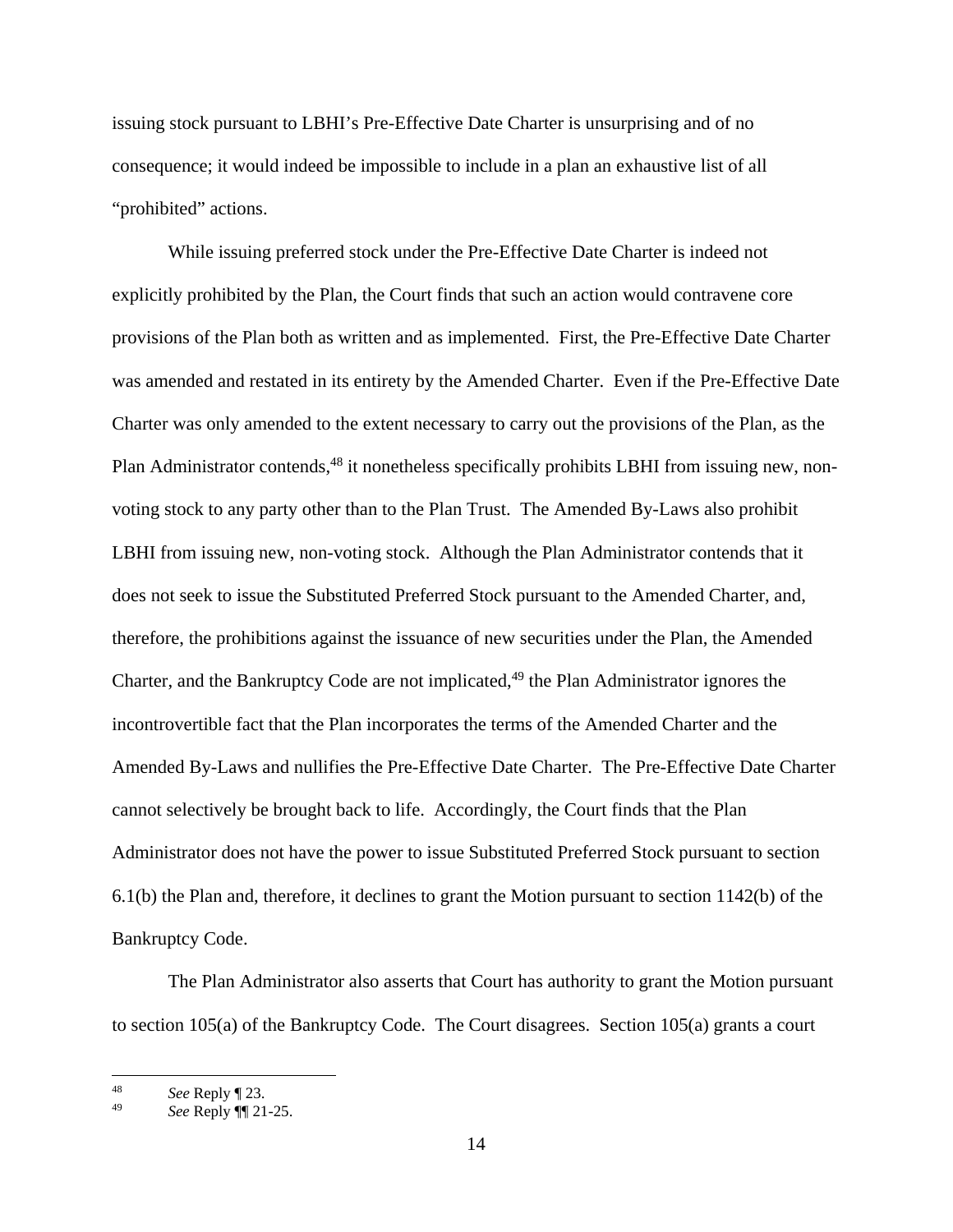broad power to "issue any order, process, or judgment that is necessary or appropriate to carry out the provisions of [the Bankruptcy Code]." 11 U.S.C. § 105(a). However, section 105(a) does not operate on a stand-alone basis; it does not authorize a court to create substantive rights that are otherwise unavailable under applicable law. *See In re Dairy Mart Convenience Stores, Inc*., 351 F.3d at 92 (citing *United States v. Sutton*, 786 F.2d 1305, 1308 (5th Cir. 1986)). The Plan Administrator moves pursuant to section 105(a) of the Code, but it has cited to no other applicable law that provides authority for LBHI to issue Substituted Preferred Stock. Instead, the Plan Administrator merely asserts that issuance of the Substituted Preferred Stock "may increase the value of the Chapter 11 Estates, without adversely affecting any creditor of the Chapter 11 Estates (in its capacity as such), and should be approved."50 Notwithstanding the Plan Administrator's laudable goal of increasing value, a general bankruptcy concept or objective is insufficient to provide a basis on which this Court can grant the Motion pursuant to section 105(a); rather, "an exercise of section 105 power [must] be tied to another Bankruptcy Code section." *In re Dairy Mart Convenience Stores, Inc*., 351 F.3d at 92 (citation omitted) ("The equitable power conferred on the bankruptcy court by section 105(a) is the power to exercise equity in carrying out the provisions of the Bankruptcy Code, rather than to further the purposes of the Code generally, or otherwise to do the right thing."). The Court has not been provided with any provision of the Code which supports the relief requested by LBHI; accordingly, the Court declines to grant the Motion pursuant to section 105(a).

<sup>50</sup> Motion  $\P$  25.